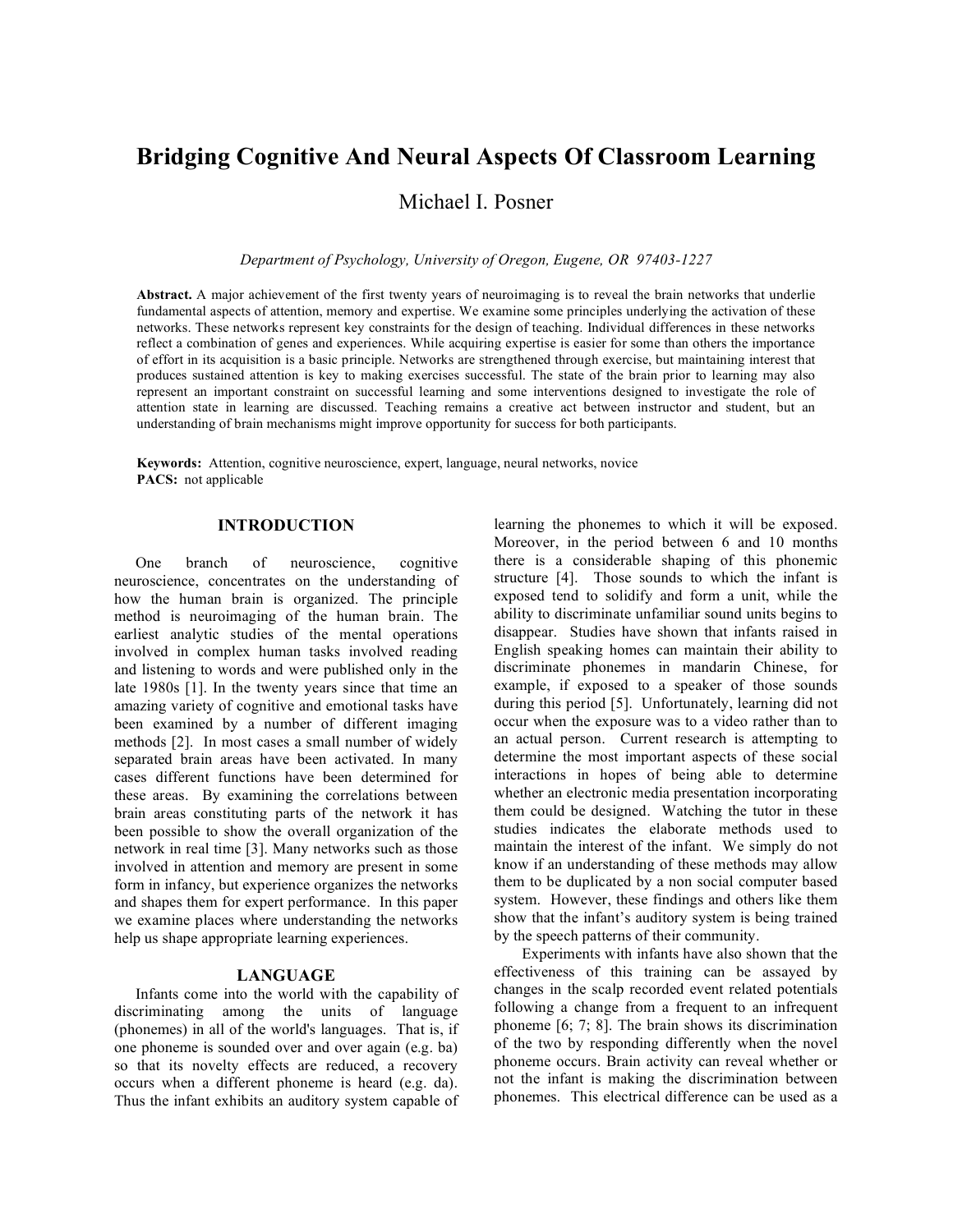measure of the efficiency of the brain in making the discrimination. Thus the effectiveness of caregivers in establishing the phonemic structure of their native and also of additional languages that they might desire to teach can be examined. It is also possible to predict later difficulties in spoken language and in reading from these recordings [7; 8]. These methods make it possible to check for the development of a strong phonemic structure by use of electrical recording in early life just as brain stem event related potentials now are widely use to allow early detection of hearing deficits in infants [8].

Numerous studies have shown that the skill of reading is heavily dependent upon the success of the child in having stored and being able to use phonemes effectively [9]. For example, studies of phonemic awareness have clearly shown that the ability to segment auditory words serves as a predictor of future success in acquiring literacy. It would be useful to be able to assess the success of parental instruction on phonemes without the need for expensive and timeconsuming electrical recording. In fact this should be possible. If the infant's attention is brought to a compelling visual stimulus to which they orient they will turn their head in the direction of a novel auditory event [4]. It should be possible to deliver these visual and auditory stimuli over the web and allow the caregiver to assess the effectiveness of the child's learning. It seems likely that a clear and observable understanding of what the child is learning from their caregivers will motivate adults to provide a social and linguistic environment designed to shape the auditory systems best for future reading.

Usually elementary school children learn to read. The brain network related to reading has been extensively studied [see 10 for a review]. Of particular importance are two posterior brain areas. One of these areas lies in the left temporal-parietal boundary in the angular gyrus which lies close to auditory systems and is important for representing the sound of visually presented words. A second area is in the left fusiform gyrus and is important for synthesizing letters into a unitary visual representation (word form). Before learning to read and for dyslexic students these areas do not behave differently between words and non words. Phonics training produces more normal activation of the angular gyrus [11; 12]. Dyslexic children given sufficient phonics instruction learn to sound out words but they do not read fluently. Fluent reading only occurs with differential activation in the fusiform gyrus as subjects practice the reading skill. Arguments between phonics and whole word advocates have dogged the reading field for generations. It is instructive that brain areas benefiting from phonics instruction and quite separate from those used to package individual letters into whole word

forms. Although these findings do not dictate a curriculum they do provide a good starting place for working with children to develop the skill of reading.

## **NUMBER**

There is also evidence that areas of the brain that are involved in appreciating number carry out functions during infancy and preschool years [13; 14; 15; 16]. Infants appreciate the quantity of small numbers and can express their surprise at incorrect arithmetic operations in behavior [16] and in brain activity [14].

However, apparently some children continue to have difficulty in making the connection between a number stimulus and information about its quantity. These children are at risk for failure when they have to learn aspects of elementary school mathematics. One program (*Rightstart)* gave children at risk for failure in school a year's program of remediation that stressed the connection between numerical input and quantity [17]. After the program, trained students were better able to succeed in elementary school math than those who did not receive the training. Recently an effort has been made to train students on quantity with a computerized program that would be available on the web and would train students on understanding quantity [18].

#### **SELF-REGULATION**

In the first few months, infant's were drawn to look at novel objects. During this period not only their ability to see (visual acuity) but also their ability to orient attention has been shown to improve week by week. They also learn where they should put their eyes. In formal studies infants exposed to visual objects at regular locations learn to anticipate by moving their eyes before the stimulus is even presented [19; 20]. This laboratory skill is also important in their everyday life. Each culture has implicit rules about where one should place ones eyes during communication. Infants appear to learn these rules very easily during this early period. Of course the eyes are not a perfect indicant of attention, since one can fixate at one location and attend at another, but they provide a fairly close indicant of where attention will be placed.

There is evidence that infants in different cultures receive different forms of learning about where to look. For example, in western cultures, soothing often involves turning the infant's attention outward toward novel environmental objects [21]; while in East Asia soothing tends to involve intense interaction with the caregiver [22]. Possible consequences of this early learning are apparent in the difference between western and East Asian perception in later life. For example, in one study comparing adults' perception of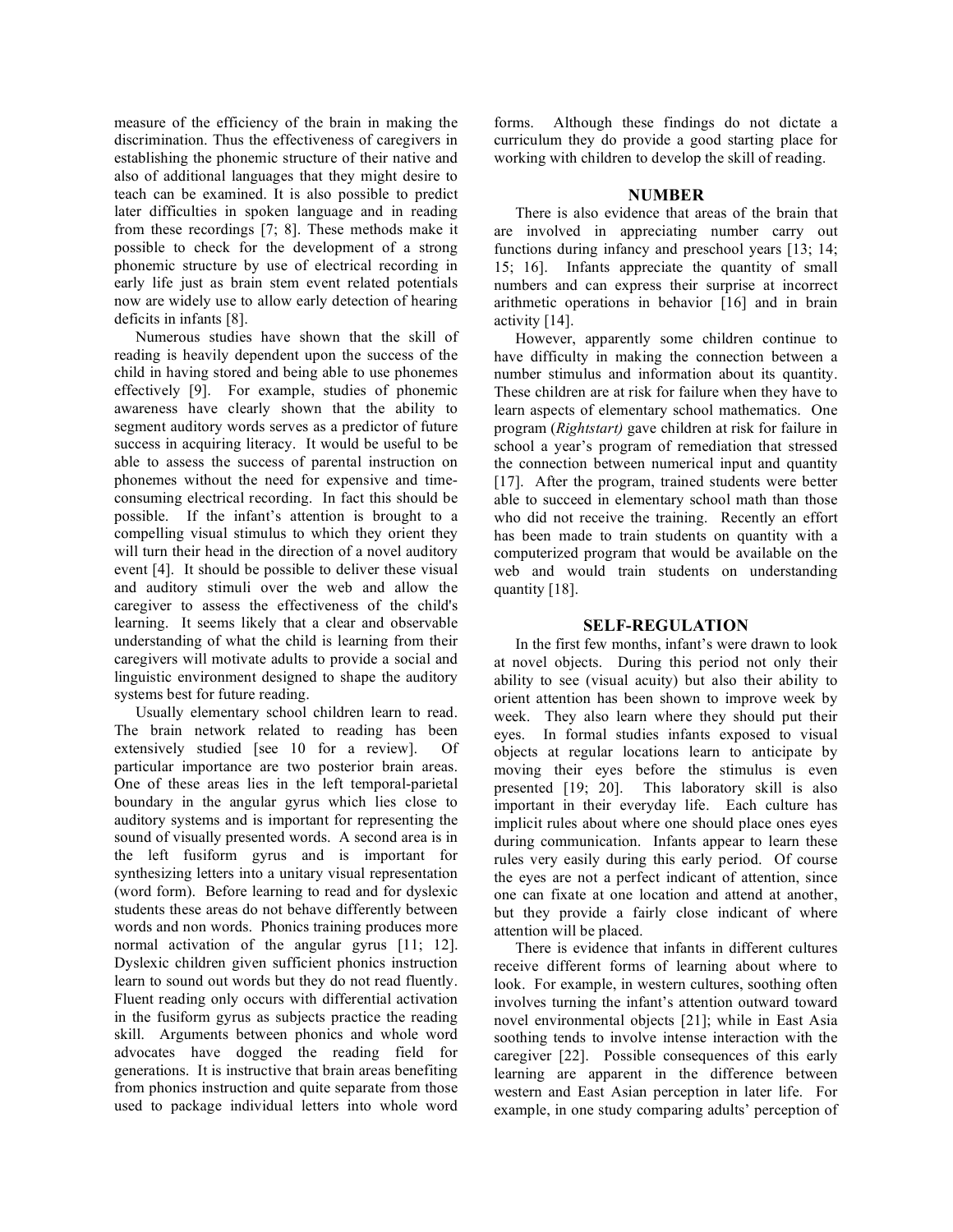scenes was found that Western people attend more to the focal objects and seek their classification, while East Asian people attend more to contextual information [23]. Although there are no studies tracing the origin of these differences, it seems likely that these differences begin in the early socialization of the systems responsible for visual orienting in infancy.

For brain areas related to attention we are starting to understand out how the efficiency of the neural networks involved are related to specific genes. The orienting network develops well in the first year of life [19]. Studies using neuropharmacology in alert monkeys suggest that the network underlying orienting of attention is modulated by the cholinergic system [24]. One group [25] genotyped their subjects and examined performance in visual search tasks known to involve orienting of attention. They found alleles of two genes to be related to the efficiency of performance on these tasks. Similarly the later developing executive attention network is modulated by dopamine and the efficiency of this network is found to be related to four dopamine genes [26; 27]. Alleles of two of those genes were used in imaging studies performed while the participants to the attention network test [28]. It was found that the alleles differed in the strength of activation of the anterior cingulate, which was an important node of the executive attention network.

These genetic studies are based on the efficiency that people with differing alleles activate the relevant attention network. It is likely that the same genes are important in building the networks that are common to all people. As in the case of attention skills that are acquired in childhood such as literacy and numeracy, attentional networks also show great commonality in the brain areas activated in adults [29]. Thus, it appears likely that there is a genetic selection of brain areas that will be recruited by skills like reading and number processing, making it possible that we may eventually understand how different alleles influence the difficulty of acquiring these skills.

While the orienting network develops most in infancy, the executive attention network appears to develop from 3 to 7 years of age [30]. A training study has suggested the possibility of improving the network in both 4 and 6 year old children [31]. This study randomly assigned typically developing children of these ages either to a specifically developed program for training executive attention or to a control condition. For both age groups five days of the training produces more adult like performance on attention than is found in the control group. The training exercises are adopted from work used to train monkeys to work in outer space. They involve learning to use a joystick to track moving objects, prediction of trajectories, memory and the resolution of conflict. Recording of EEG from scalp electrodes was obtained while children performed the Attention Network Task. In this task the child must ignore conflicting flankers while responding to the direction of a target. The results showed that activity in the anterior cingulate of the executive network is altered by the training. Generalization of the training to IQ tests suggests that the training effects influence nontrained cognitive processes. The strength of this study is that the anatomy, neuromodulators and genes involved in this network have been explored in prior studies, thus it provides a model for viewing how experience with a particular network might improve its efficiency.

A replication of this study used ten days of training with 5-year-old children [32]. Similar findings were obtained for the executive attention network and improvements in IQ. In this case the findings were maintained after a two-month delay. A very different approach to the same issue involved classrooms using a curriculum, *Tools of the Mind* as a means for training executive functions [33]. The year long training showed a strong improvement in assays of attention conducted before and after training.

Recently a number of studies have compared bilingual speakers with monolinguals on tasks requiring resolution of conflict like the Attention Network Test [34; 35]. One thing a bilingual practices is the ability to switch between languages and to suppress one language while speaking or reading another. The results suggest that bilinguals are better at resolving conflict even in tasks which like the ANT involve no language. Whether the bilingualism causes this difference is yet to be determined, but the results are certainly consistent with the role of training in shaping self-regulation.

## **EXPERTISE**

Physics and other sciences are usually taught mainly in secondary schools. Even infants have a rudimentary understanding of such physical principles as solidity and motion [36]. These are demonstrated as in number by the tendency to look longer at surprising outcomes such as one object passing through another. Many researchers have established the differences between those highly trained in physics (experts) and those untrained (novices). In judging how a yo-yo placed on its rollers and given a tug on its string extended leftward, novices frequently guess that it will roll clockwise away from the direction of the tug, while most experts correctly predict a roll counterclockwise in the direction of the tug. Listening to experts discuss how they make the judgment reveals extensive semantic knowledge lies behind the judgment, but the ease and the speed of the judgment